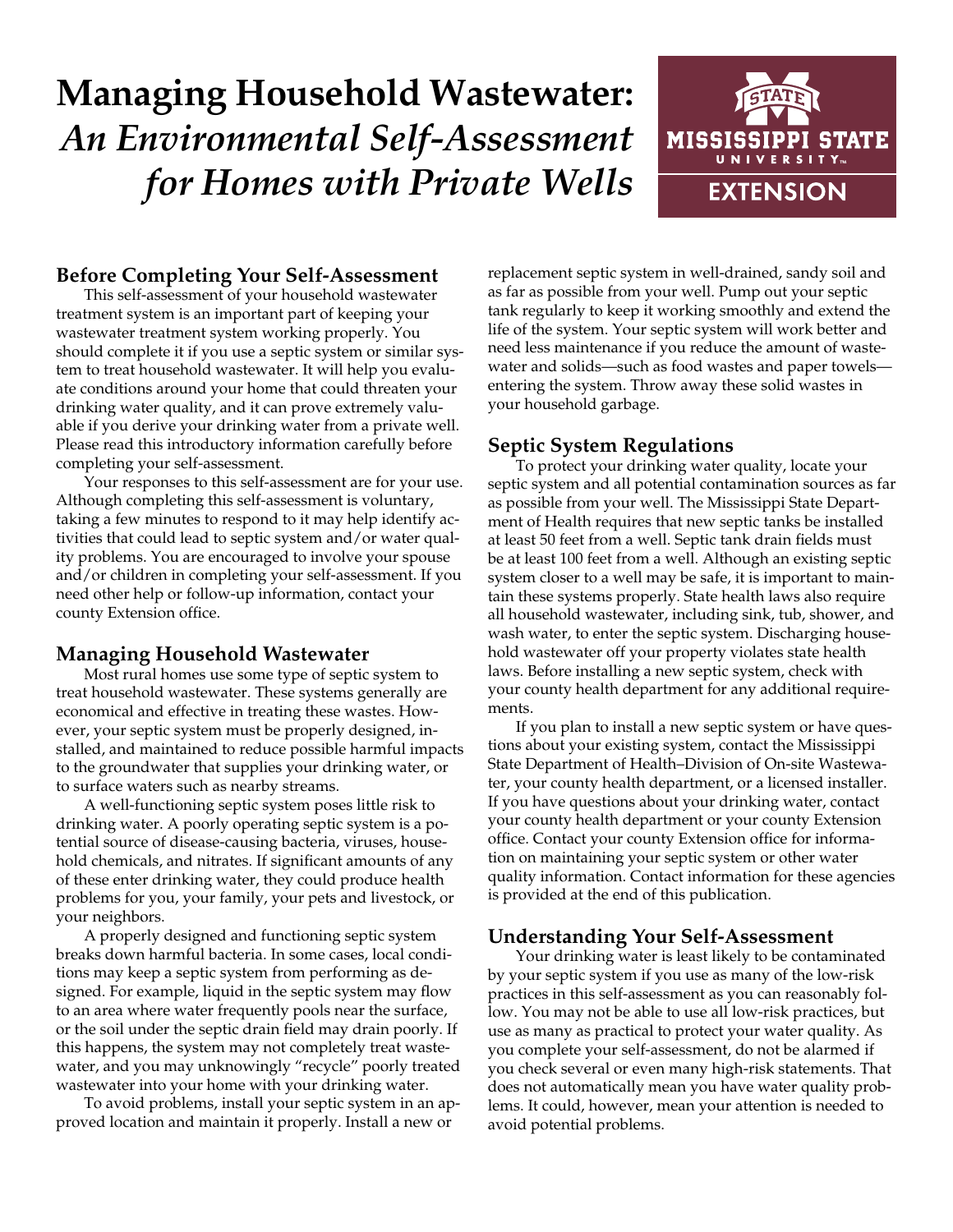#### **Completing Your Self-Assessment**

This self-assessment is a series of three-part statements, each with a **low, medium,** and **high** ranking. This ranking relates to the level of risk to your drinking water quality or other environmental risks associated with that activity or condition. First, read **all** statements in each set, and then check the ranking that **best** describes conditions around your home. Remember, this self-assessment is for your information, and your goal is to apply as many low-risk practices as you can.

**Bold type means, in addition to being a high-risk practice, this activity violates Mississippi health or water quality laws.** Always keep in mind that, although regulations are important, they should not be the only factor in decisions to protect drinking water quality. Many unregulated activities around your home or on your farm can affect water quality. Consider these regulations as *minimum safe requirements*, and locate your septic system and other pollution sources farther from your well if possible.

### **Level of Risk**

**Low** ( ) Your septic system (tank and drain field) is more than 100 feet downhill from a well or other water source.

**Medium** ( ) Your septic system is more than 100 feet from and on the same grade with a well or other water source.

**High** ( ) Your septic **tank is less than 50 feet from a well or other water source or your septic drain field is less than 100 feet from a well or other water source.**

**Low** ( ) Your septic system is installed in deep, welldrained, sandy soil to allow full absorption of wastewater. The area around the system is well drained, and no water pools on the surface.

**Medium** ( ) Your septic tank is installed in deep, mediumtextured soil that drains reasonably well. No water collects near the area except in heavy rains.

**High** ( ) Your septic tank is installed in shallow, coarsetextured, gravelly soil or in very fine clay soil that absorbs wastewater poorly. Water pools often near the septic system.

**Low** ( ) No trees are within 50 feet of your septic tank drain field. You've never had a problem with roots in the drain field lines.

**Medium** ( ) No big trees are within 25 feet of your septic tank drain field. You add a root inhibitor to your septic system as needed to control roots or cut roots to keep them from getting near drain field lines.

**High** ( ) Trees or shrubs are 10 feet or less from your septic tank drain field. You've removed roots from drain field lines at least once and make no effort to prevent root regrowth.

**Low** ( ) You have septic tank scum and sludge levels checked each year and your septic tank pumped out every 4 years or less.

**Medium** ( ) You have scum and sludge levels checked every 2 years and your tank pumped out about once every 6 years.

**High** ( ) You've never pumped out your septic tank, don't know if it has ever been pumped out, or don't remember the last year it was pumped out.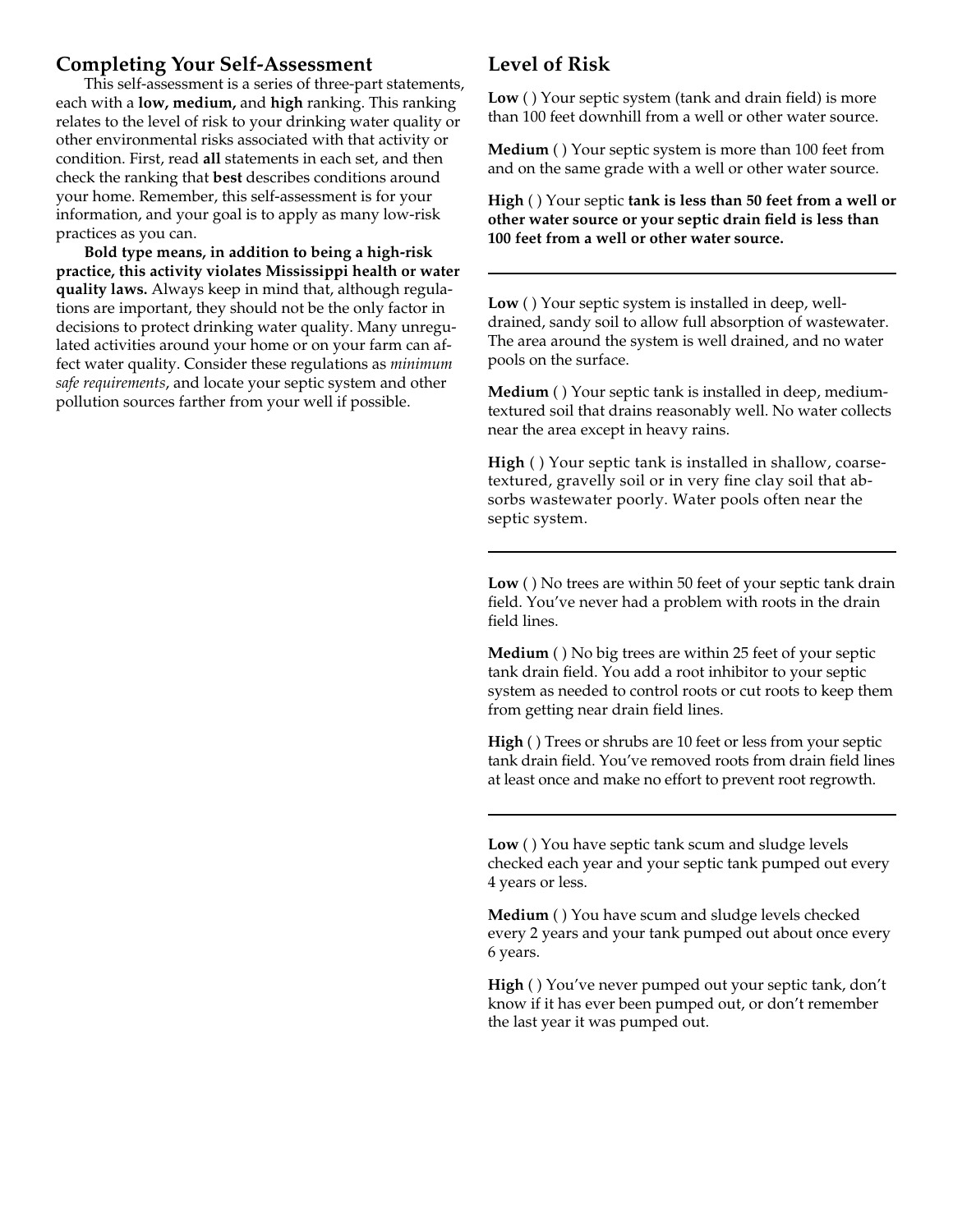**Low** ( ) No vehicles or farm equipment are ever driven over your septic tank or drain field.

**Medium** ( ) You occasionally drive vehicles over your septic tank system but don't cross it with heavy farm equipment.

**High** ( ) You often drive over your septic tank and drain field with vehicles and heavy farm equipment.

**Low** ( ) Your home has water-saving faucets and you repair leaking faucets quickly. You also conserve water as much as possible.

**Medium** ( ) Your home has no water-saving faucets, but you try to conserve water. You repair leaking faucets when you have time.

**High** ( ) You generally aren't concerned with conserving water or repairing leaking faucets. Your home has no water-saving faucets.

**Low** ( ) Your septic system is less than 10 years old.

**Medium** ( ) Your septic system is 10 to 25 years old.

**High** ( ) Your septic system is more than 25 years old or you don't know how old your septic system is.

**Low** ( ) You put leftover food wastes in household garbage (not in your food disposal). You also don't put grease, oil, fat, or coffee grounds down your sink or flush paper towels, disposable diapers, or other products down the toilet.

**Medium** () You use a food disposal fewer than five times a week and put grease, oil, fat, or coffee grounds down your sink fewer than three times a week. You occasionally flush paper towels, disposable diapers, or other products down the toilet.

**High** ( ) You use a food disposal daily and regularly put grease, oil, fat, or coffee grounds down the sink. You regularly flush paper towels, disposable diapers, or other products down the toilet.

**Low** ( ) You help keep your septic system working properly by never disposing of toxic materials like paint, solvents, pesticides, or other materials in the system.

**Medium** ( ) You dispose of toxic materials like paint, solvents, pesticides, and other materials in your septic system about once a year.

**High** ( ) You dispose of toxic materials like paint, solvents, pesticides, and other materials in your septic system more than three times a year.

**Low** ( ) Your septic system functions as intended and never "backs up" in your home.

**Medium** ( ) Your septic system backs up in your home only once or twice a year.

**High** ( ) Your septic system backs up in your home more than three times a year, indicating a clogged drain field or other problems.

**Low** ( ) Wastewater from your sink, tub, shower, and wash enters your septic system along with other sewage.

**Medium** ( ) Wastewater from your sink, tub, shower, and wash water enters an approved treatment area more than 100 feet downhill from a well or water source.

**High** ( ) Wastewater from your sink, tub, shower, and wash water is **discharged with no treatment less than 100 feet from a well or is discharged off your property.**

**Low** ( ) Your septic system works properly and sewage never comes to the ground surface.

**Medium** ( ) You notice sewage from your septic system surfacing on your property about once or twice a year.

**High** ( ) You often notice odors or sewage surfacing on your property, or **discharge from your septic system flows off your property, or you have no septic system to treat household wastewater.**